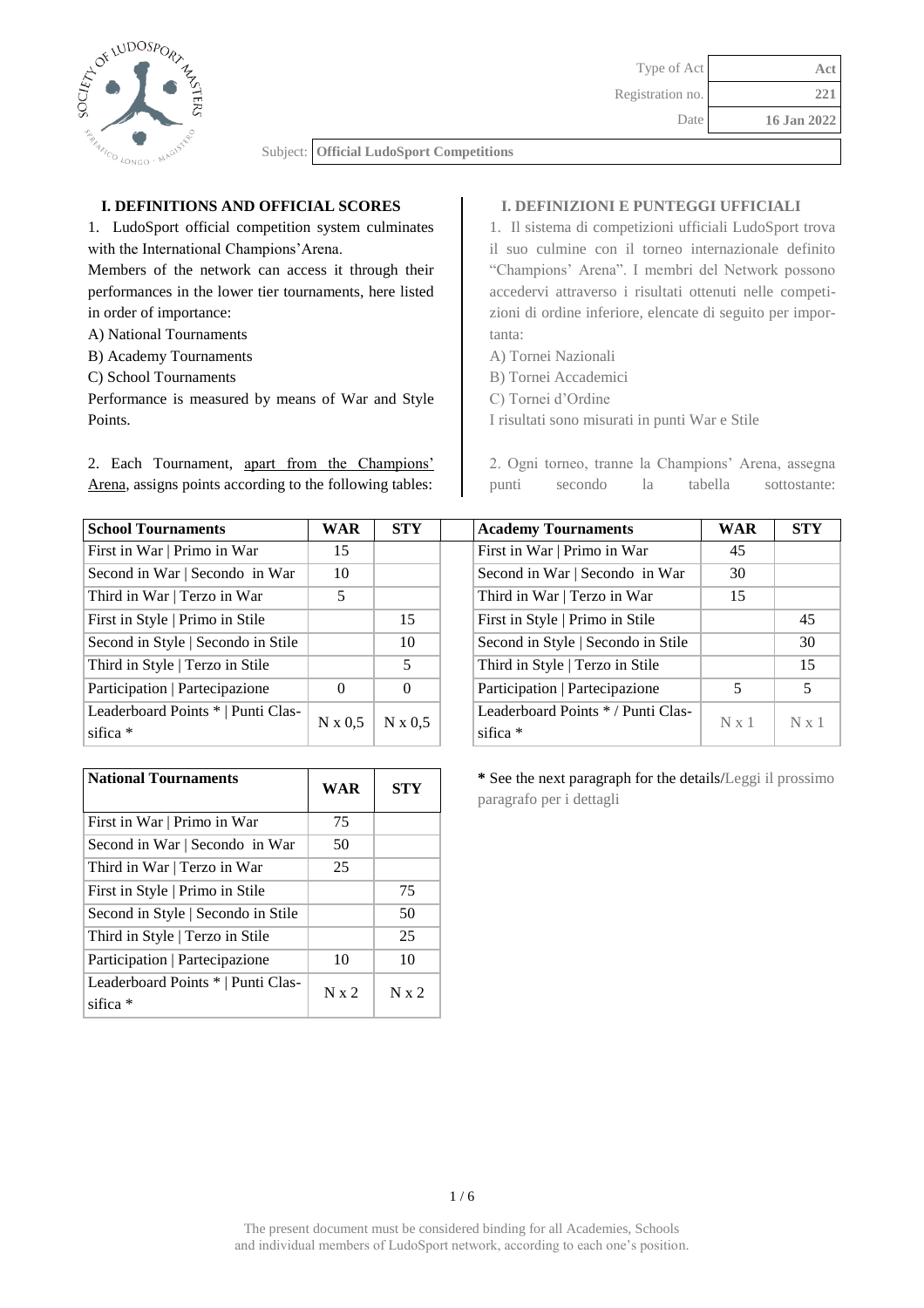

## 3. **Leaderboard Points**

Leaderboard points are assigned to all the participants of the tournament according to their position in the final leaderboard and the number of participants of the tournament itself following this formula:

# **N = Number of participants in the tournament – Leaderboard Position + 1**

"N" will be then multiplied by a coefficient that will depend on the level of the tournament:

- School Tournament:  $x \le 0.5 \implies$  (results have to be rounded up)

- Academy Tournament: x 1

- National Tournament: x 2

The result of this operation will determine the points to assign to each athlete. (see the following examples)

## 3. **Punti Classifica**

I Punti Classifica sono assegnati a tutti i partecipanti del torneo, a seconda del loro posizionamento nella classifica finale e del numero di partecipanti al torneo stesso, seguendo questa formula:

**N = Numero di partecipanti al torneo – posizione in Classifica + 1**

"N" verrà poi moltiplicato per un coefficiente che varierà a seconda del livello del torneo:

- Torneo d'Ordine: x 0,5 >>> (i risultati vanno arrotondati per eccesso)

- Torneo Accademico: x 1
- Torneo Nazionale: x 2

Il risultato di questa operazione determinerà i punti assegnati a ogni atleta. (vedere l'esempio qui sotto)

#### **Examples/Esempi**

School Tournament with 20 participants: Player A arrives  $1<sup>st</sup>$  in the War Leaderboard and  $5<sup>th</sup>$  in the Style Leaderboard. His/hers N for War will be:  $20 - 1 + 1 = 20$ His/hers N for Style will be:  $20 - 5 + 1 = 15$ Being in a School Tournament, he/she will receive 10 War Points (20 x 0,5) and 8 Style Points (15 x 0,5 with round up). Then he/she will receive 15 bonus War points being  $1<sup>st</sup>$  in War. His/hers final score will be:  $War - 25$  | Style – 8 ----------------------------------------------------------------------------------------------------------------------------------------------------------------

Torneo d'Ordine con 20 partecipanti: Player A arriva 1° nella Classifica War e 5° nella Classifica Stile Il suo N per War sarà:  $20 - 1 + 1 = 20$ 

Il suo N per Stile sarà:  $20 - 5 + 1 = 15$ 

Essendo un torneo d'Ordine, riceverà 10 Punti War (20 x 0,5) e 8 Punti Stile (15 x 0,5 arrotondato per eccesso)

Riceverà inoltre 15 punti War bonus per essere arrivato/a 1° in War

Il suo punteggio finale sarà: War – 25 | Stile – 8

National Tournament with 64 participants: Player B arrives 2<sup>nd</sup> in the War Leaderboard and 10<sup>th</sup> in the Style Leaderboard. His/hers N for War will be:  $64 - 2 + 1 = 63$ 

His/hers N for Style will be:  $64 - 10 + 1 = 55$ 

Being in a National Tournament, he/she will receive 126 War Points (64 x 2) and 110 Style Points (55 x 2) Then he/she will receive 50 bonus War points being  $2<sup>nd</sup>$  in War, 10 War and 10 Style points for the participation. His/hers final score will be: War – 186 | Style – 120

---------------------------------------------------------------------------------------------------------------------------------------------------------------- Torneo Nazionale con 64 Partecipanti: Player B arriva 2° nella Classifica War e 10° nella Classifica Stile Il suo N per War sarà:  $64 - 2 + 1 = 63$ Il suo N per Stile sarà:  $64 - 10 + 1 = 55$ 

Essendo un torneo Nazionale, riceverà 126 Punti War (64 x 2) e 110 Punti Stile (55 x 2) Riceverà inoltre 50 punti War bonus per essere arrivato/a 2° in War, 10 Punti War e 10 Punti Stile per la partecipazione.

Il suo punteggio finale sarà: War – 186 | Stile – 120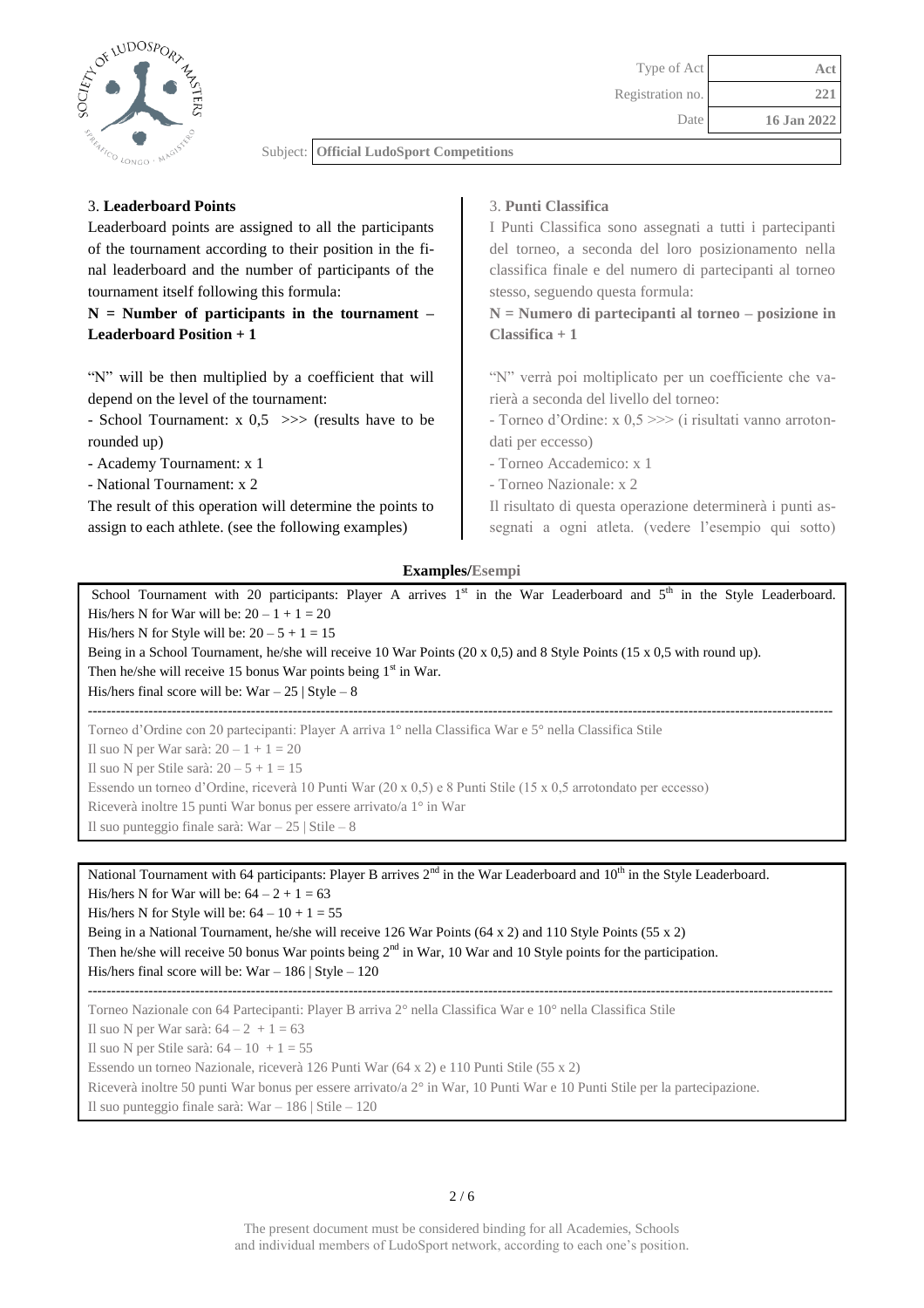

## **II. LEADERBOARDS**

At the end of each tournament the organization has to create the two leaderboards, one for War and one for Style. The leaderboards will include all the participants of the tournament from the first ranked to the last, and they will be fundamental for the assignation of the points.

4. The **Style Leaderboard** is created by the Style rating during the tournament, according to the INCOM rules. The higher the rating, the higher the position. In case of an Ex-Aequo in the style rating, the two participants will share the same position.

# **II. CLASSIFICHE**

Alla fine di ogni torneo l'organizzazione deve creare le due classifiche, quella War e quella Stile. Le classifiche includeranno tutti i partecipanti del torneo dal primo posizionato all'ultimo, e saranno fondamentali per l'assegnazione dei punti.

4. La **Classifica Stile** viene creata dalla valutazione dello Stile durante il torneo, secondo le regole INCOM. Più alta la valutazione, più alta la posizione in classifica.

|          | <b>Style Rating   Valutazione Stile</b> | Style Leaderboard   Classifica Stile |                       |  |
|----------|-----------------------------------------|--------------------------------------|-----------------------|--|
| Player 1 | 8.00                                    | Player 1                             | 1 st                  |  |
| Player 2 | 6.50                                    | Player 5                             | 2 <sup>nd</sup>       |  |
| Player 3 | 7.00                                    | Player 3                             | $2^{\text{rd}}$       |  |
| Player 4 | 7.00                                    | Player 4                             | $2^{\text{rd}}$       |  |
| Player 5 | 7.50                                    | Player 2                             | $\zeta$ <sup>th</sup> |  |

**Examples | Esempi**

5. The **War Leaderboard** is created according to the phase of the tournament in which an athlete is eliminated. To avoid a lot of Ex-Aequo, the rank in the Style Leaderboard will determine the position on the War Leaderboard of the athletes that have been eliminated in the same round of the Final Phase. Athletes that have been eliminated in the Pool Phase will be ranked according to the average of the points they scored in the pools and in case of a tie, the rank in the Style Leaderboard will determine the position. In the case that two athletes have been eliminated in the same round of the final phase or in the Pool Phase with the same average points, and they have the same Style Rating, they will share the same position on the War Leaderboard.

5. La **Classifica War** viene create a seconda della fase del torneo nel quale l'atleta viene eliminato. Per evitare numerosi casi di pareggio, la posizione nella Classifica Stile determinerà la posizione nella Classifica War degli atleti che sono stati eliminati nella stessa fase Finale. Gli atleti eliminati nei gironi saranno classificati in base alla loro media punti, e in caso di pareggio, la loro posizione nella Classifica Stile determinerà la posizione. Nel caso in cui due atleti siano eliminati nella stessa fase (finale o gironi) e abbiano la stessa posizione nella Classifica di Stile, avranno anche la stessa posizione nella Classifica War.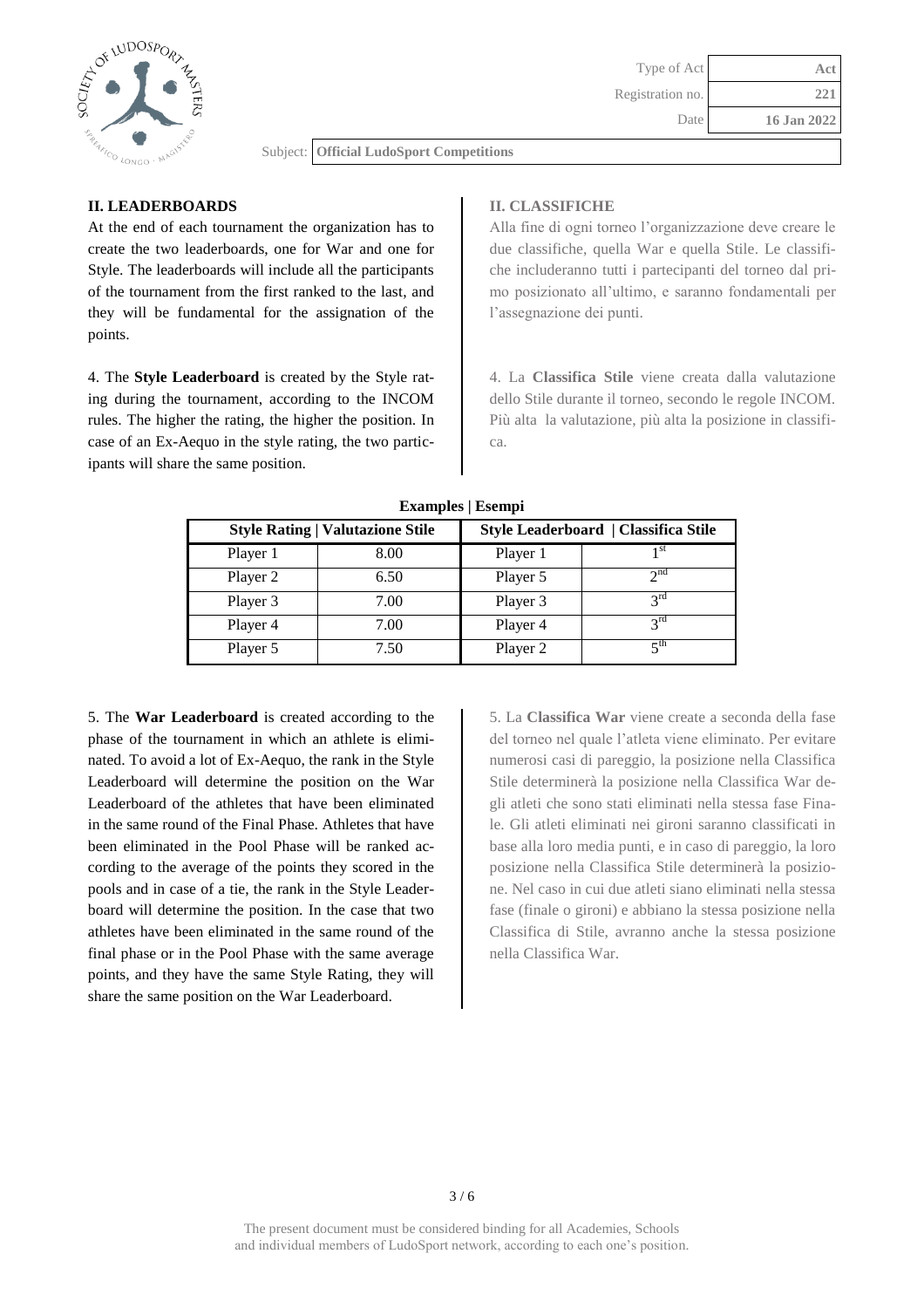

--------------------------------------------------------------------------------------------------------------------------------------

# **Examples | Esempi**

Player X wins the tournament in the Arena and he/she ranks  $1<sup>st</sup>$  in War. Player Y ranks  $2<sup>nd</sup>$ , Player Z ranks  $3<sup>rd</sup>$  and Player W ranks  $4<sup>th</sup>$ . That means they will be number 1, 2, 3 and 4 in the War Leaderboard, no matter their Style Rank.

Player A, Player B, Player C and Player D have been eliminated in the quarterfinals (top 8). That means that they will occupy the the position in the War Leaderboard from the  $5<sup>th</sup>$  to the  $8<sup>th</sup>$ , according to their Style Rank. (see table below)

Player X vince il torneo in Arena e si classifica 1° in War. Player Y arriva 2°, Player Z arriva 3° e Player W arriva 4°. Questo significa che saranno rispettivamente nelle posizioni 1, 2, 3 e 4 della Classifica War, a prescindere dal loro posizionamento nello Stile.

Player A, Player B, Player C e Player D sono stati eliminate nei quarti di finale (Top 8). Questo significa che occuperanno le posizione nella Classifica War dal 5° all'8° posto, secondo la loro posizione nello Stile (vedi tabella sotto)

| Athlete   Atleta | <b>Round of Elimination</b><br><b>Fase di Eliminazione</b> | <b>Style Rank</b><br>Classifica Stile | War Leaderboard  <br>Classifica War |
|------------------|------------------------------------------------------------|---------------------------------------|-------------------------------------|
| Player A         | Quarterfinal (Top 8)                                       |                                       | ξth                                 |
| Player B         | Quarterfinal (Top 8)                                       | $16^{\rm m}$                          | $\mathbf{Q}$ th                     |
| Player C         | Quarterfinal (Top 8)                                       | $\mathbf{Q}^{\text{th}}$              | $6^{\text{th}}$                     |
| Player D         | Quarterfinal (Top 8)                                       | 17 $m$                                | $\neg$ tn                           |

Player F, Player G, Player H and Player L have been eliminated in the Pools, in a tournament with a Final Phase that started with the Top 32. Their War Leadearboard position will be from the 33rd spot below, according to their average points and consecutively their Style Rank.

Player F, Player G, Player H e Player L sono stati eliminate nei Gironi, in un torneo con una Fase Finale con i migliori 32. La loro posizione in Classifica War sarà dal 33° posto in giù, secondo la loro media punti e di seguito il loro posizionamento in Stile.

-------------------------------------------------------------------------------------------------------------------------------------

| <b>Athlete</b><br><b>Atleta</b> | <b>Round of Elimination</b><br><b>Fase di Eliminazione</b> | Average points scored in the pool  <br>Media punti ottenuti nel girone | <b>Style Rank  </b><br><b>Classifica Stile</b> | War Leaderboard  <br><b>Classifica War</b> |
|---------------------------------|------------------------------------------------------------|------------------------------------------------------------------------|------------------------------------------------|--------------------------------------------|
| Player F                        | Pools   Gironi                                             | L.S                                                                    | $24^{\text{th}}$                               | 33 <sup>rd</sup>                           |
| Player G                        | Pools   Gironi                                             | 1,2                                                                    | 31 <sup>st</sup>                               | 35 <sup>th</sup>                           |
| Player H                        | Pools   Gironi                                             | 1,2                                                                    | 28 <sup>th</sup>                               | 34 <sup>th</sup>                           |
| Player L                        | Pools   Gironi                                             | 1,0                                                                    | 1 1 <sup>th</sup>                              | 36 <sup>th</sup>                           |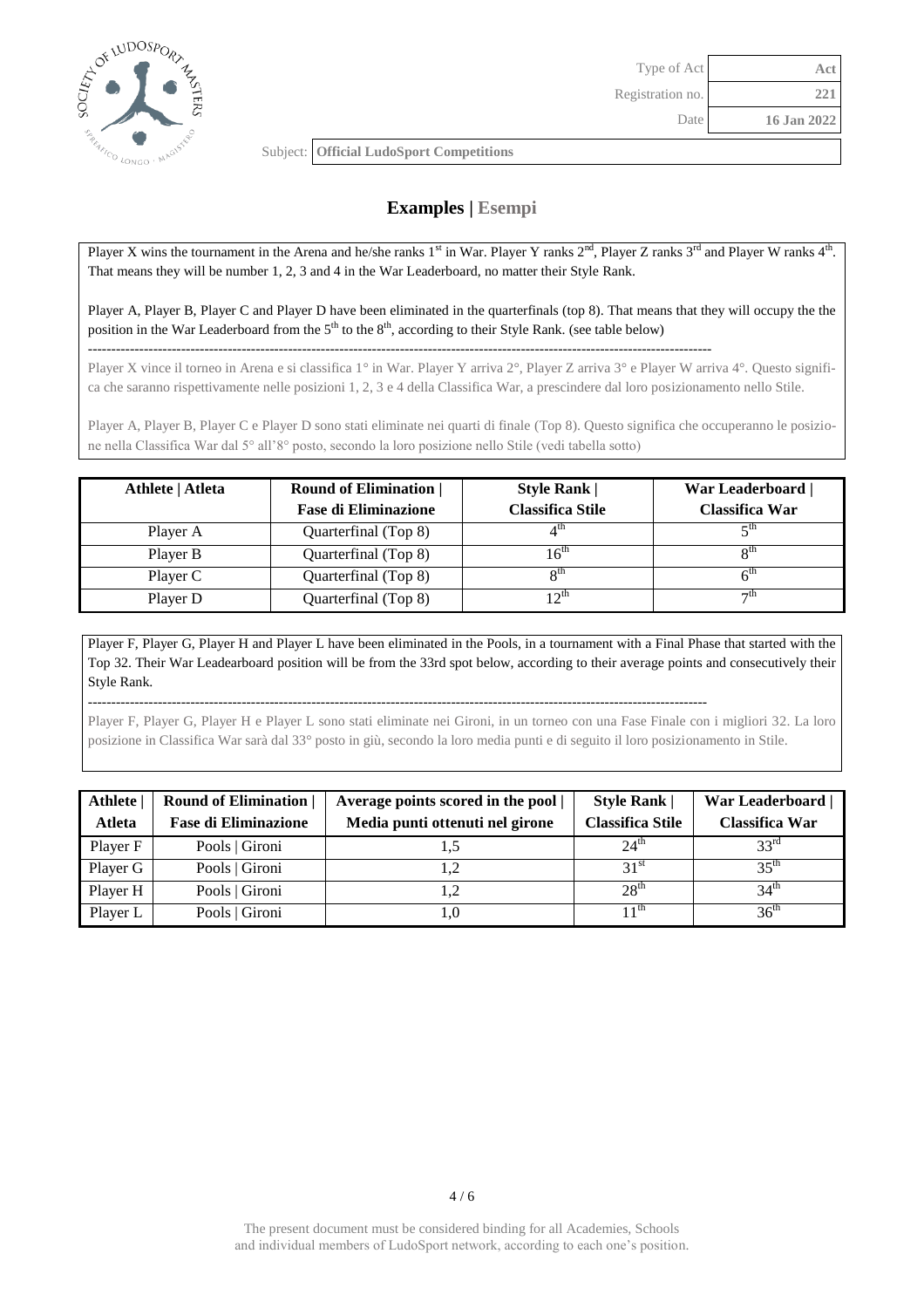

#### **II. TOURNAMENT ORGANIZATION**

6. The School, Academy and National Tournaments shall be carried out according to the INCOM ruleset<sup>1</sup> for Rated tournaments, with the goal of maximizing the pupils' experience via an adequate number of fights.

Some important points to remember:

a) Any qualification rounds cannot include more than 10 pupils each.

b) The maximum number of participants for a Academy Tournament is 128.

c) The maximum number of participants for a National Tournament is 64.

d) Rated tournaments shall have both Style and War judgment from INCOM authorized personnel.

7. In the event that there is more than one Academy in a Nation, the Rectors must organize the National Tournament together, guaranteeing entry to pupils from each academy according to shared criteria. During the decision-making phase, each Academy will have one vote.

#### **III. CALENDAR**

l

8. The LudoSport Academic Year begins on 1<sup>st</sup> September and ends on  $31<sup>st</sup>$  August of each year.

9. The Tournaments can be held at any time during the academic year, preferably in the last term or during the summer, but before  $31<sup>st</sup>$  August. Only one official tournament can be held each year in any of the indicated levels.

10. The Champions' Arena will be held on a different date in the months of November or December.

#### **II. ORGANIZZAZIONE TORNEI**

6. I tornei d'Ordine, Accademici e Nazionali vanno organizzati seguendo il regolamento INCOM<sup>2</sup> per i Tornei Ufficiali, cercando di massimizzare l'esperienza dei partecipanti con un adeguato numero di duelli.

Alcuni punti importanti da ricordare:

 a) Ogni girone di qualificazione o posizionamentnon può includere più di 10 atleti.

 b) Il numero massimo di partecipanti a un Torneo Accademico è di 128.

 c) Il numero massimo di partecipanti a un Torneo Nazionale è di 64.

 d) I Tornei Ufficiali devono garantire la presenza del personale INCOM per il giudizio Stile e War.

 7. Nel caso in cui sia presente più di un'Accademia in una nazione, i Rettori devono organizzare il Torneo Nazionale in comune accordo, garantendo accesso ad atleti da ogni Accademia secondo criteri condivisi. Nella fase decisionale dei criteri, ogni Accademia conta come un voto.

#### **III. CALENDARIO**

 8. L'anno Accademico LudoSport inizia il 1° Settembre e termina il 31° Agosto di ogni anno.

 9. I Tornei possono essere svolti in ogni momento dell'anno accademico, preferibilmente nel secondo semestre o durante l'estate, ma comunque prima del 31 Agosto. Ogni anno può essere svolto solo un torneo ufficiale per ogni livello.

 10. La Champions' Arena si svolgerà nei mesi di Novembre o Dicembre.

l

<sup>1</sup> The latest version of the ruleset is available at <bit.ly/incomarc>

<sup>2</sup> Il regolamento aggiornato è disponibile al link: <bit.ly/incomarc>